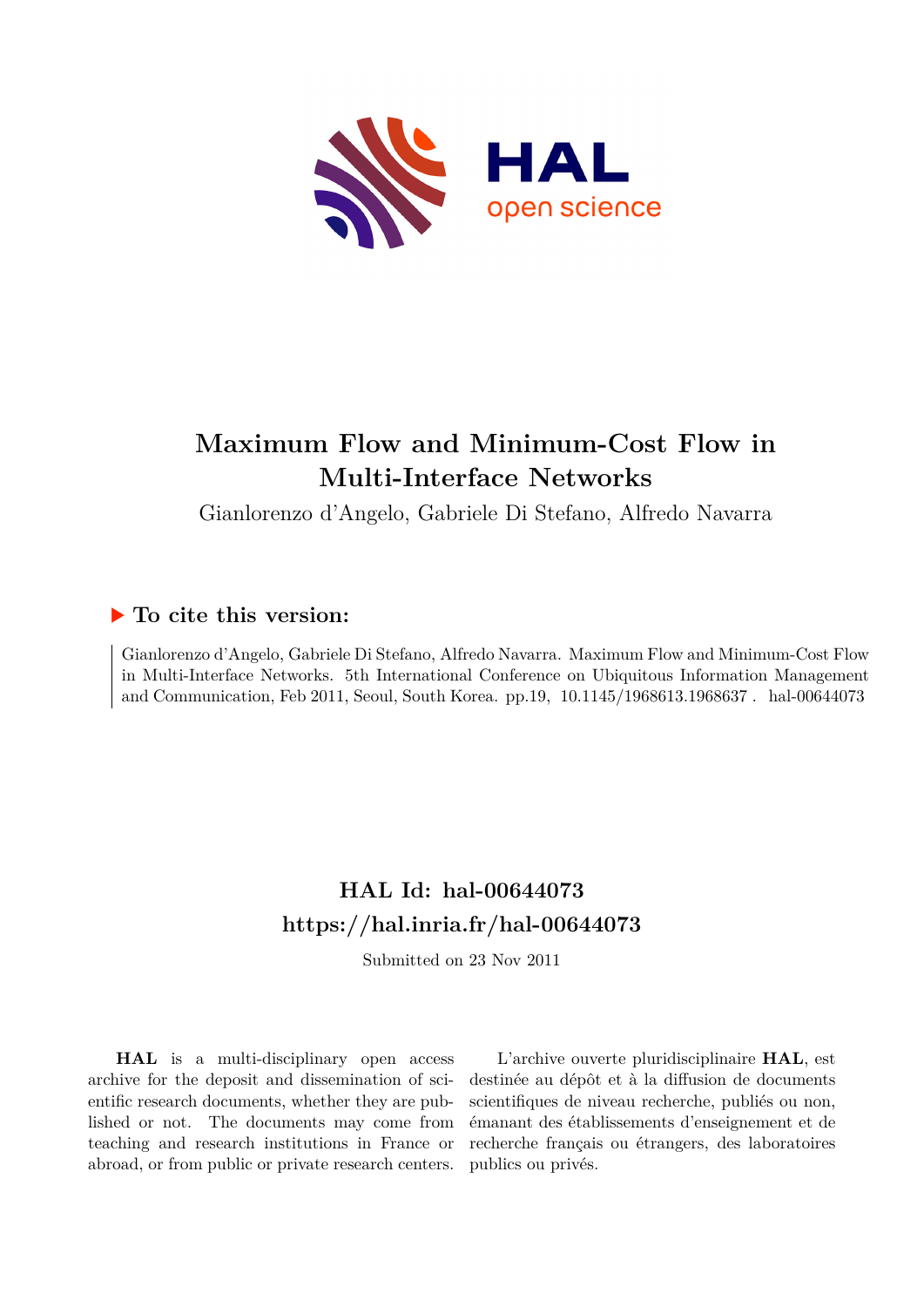## **Maximum Flow and Minimum-Cost Flow in Multi-Interface Networks**

Gianlorenzo D'Angelo, Gabriele Di Stefano Dept. of Electrical & Information Engineering University of L'Aquila 67100 L'Aquila, Italy {gianlorenzo.dangelo, gabriele.distefano}@univaq.it

#### **ABSTRACT**

In heterogeneous networks, devices can communicate by means of multiple wired or wireless interfaces. By switching among interfaces or by combining the available interfaces, each device might establish several connections. A connection is established when the devices at its endpoints share at least one active interface. Each interface is assumed to require an activation cost, and provides a communication bandwidth. In this paper, we consider two fundamental optimization problems. In the first one, we aim to activate a set of interfaces in the network  $G = (V, E)$  in order to guarantee the maximal bandwidth between two given nodes. Nodes  $V$  represent the devices, edges  $E$  represent the connections that can be established according to the availability of the interfaces in the devices. In the second problem, we look for activating the cheapest set of interfaces among a network in order to guarantee a minimum bandwidth B of communication between two specified nodes. We show that the first problem is polynomially solvable while the second one is NP-Hard. However, we experimentally analyzed an algorithm for the second problem, showing that in practical cases it guarantees a low approximation ratio which allows us to use it in real-world networks.

### **Categories and Subject Descriptors**

C.2 [Computer-communication Networks]; C.2.1 [Network Architecture and Design]: [Network communications]; F.2 [Analysis of Algorithms and Problem Complexity]

#### **General Terms**

Algorithms, Experimentation

#### **Keywords**

Multi-Interface Networks, Flow, Approximation factor, Lower and Upper bounds

Alfredo Navarra Dept. of Computer Science & Mathematics University of Perugia 06123 Perugia, Italy navarra@dmi.unipg.it

#### **1. INTRODUCTION**

The interest in wireless networks has rapidly grown during the last decades. Their success is certainly due to the wide range of applications for which such networks are designed. A very important issue is constituted by the heterogeneity of the devices which might interact in order to exchange data. Wireless networks are, in fact, composed of devices with different characteristics like computational power, energy consumption, radio interfaces, supported communication protocols, and so forth. In this paper, we are mainly interested in devices equipped with multiple interfaces (like Bluetooth, WiFi, GPRS, etc.). A connection between two or more devices might be accomplished by means of different communication networks according to connectivity and quality of service requirements. The selection of the most suitable interface for a specific connection might depend on various factors. Such factors include: its availability in specific devices, the required communication bandwidth, the cost (in terms of energy consumption) of maintaining an active interface, the available neighbors, and so forth. While managing such connections, a lot of effort must be devoted to energy consumption issues. Devices are, in fact, usually battery powered and the network survivability might depend on their persistence in the network.

We study communication problems in wireless networks supporting multiple interfaces. In the considered model, the input network is described by a graph  $G = (V, E)$ , where  $V$  represents the set of wireless devices and  $E$  is the set of possible connections induced by the proximity of devices and the available interfaces that they may share. Each node  $v \in V$  and each edge  $e \in E$  is associated with a set of available interfaces  $W(v)$  and  $X(e)$ , respectively. The set of all the possible interfaces available in the network is then deterthe possible interfaces available in the network is then determined by  $\bigcup_{v \in V} W(v)$ ; we denote the cardinality of this set by k. We say that a connection is satisfied (or covered) when the endpoints of the corresponding edge share at least one active interface. If an interface  $x$  is activated at some node  $u$ , then u consumes some energy  $c(x)$  for maintaining x as active, and it provides a maximum communication bandwidth  $b(x)$  with all its neighbors which share interface x. In this setting, we study two optimization problems whose aim is to establish a connection between two selected nodes  $s, t \in V$ , taking into account the bandwidth constraints. First, we study the problem of finding a communication sub-network between two selected nodes  $s, t \in V$  with the maximal bandwidth possible. In detail, we look for a set of active interfaces in the input network in such a way that the bandwidth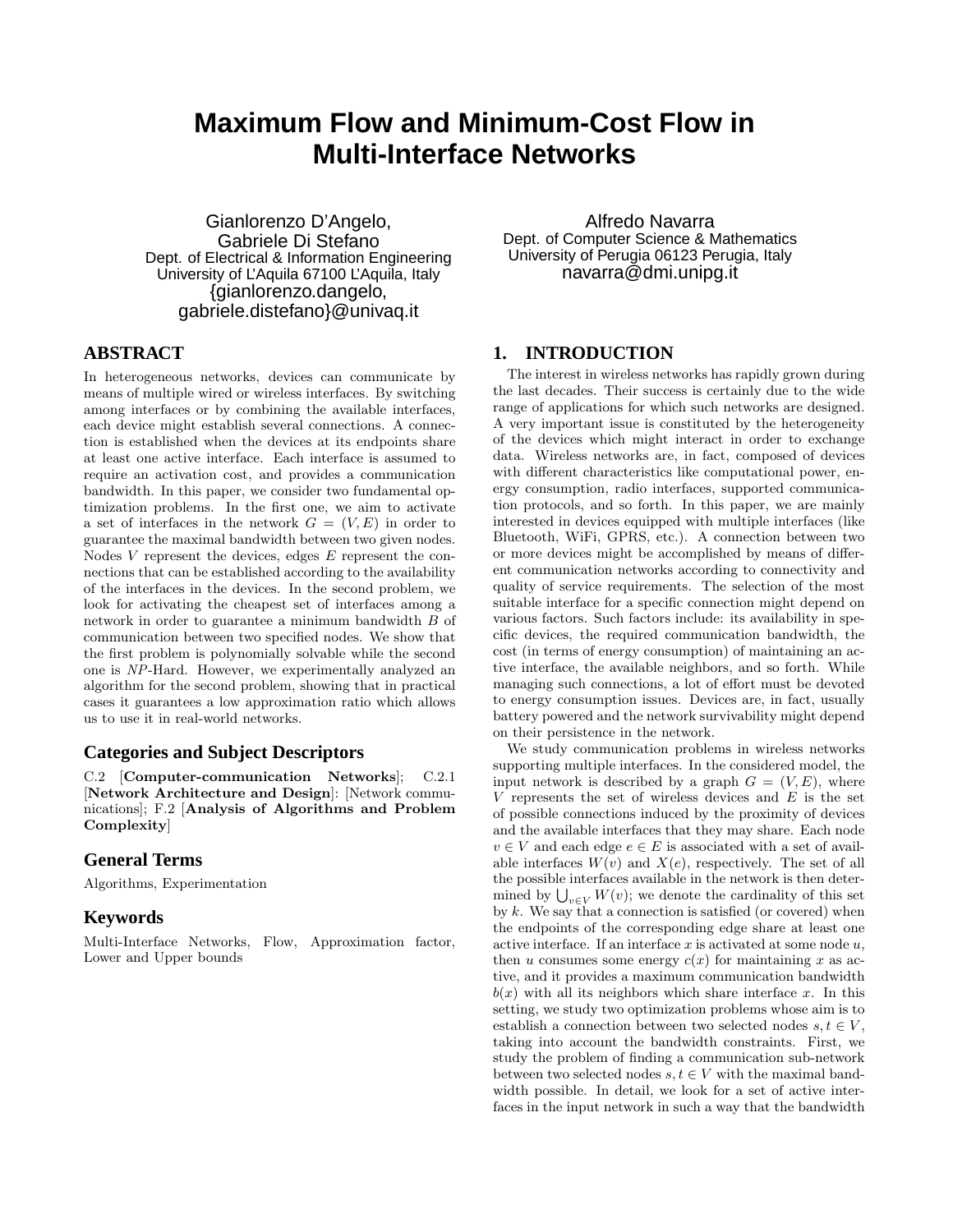guarantee between  $s$  and  $t$  is maximal. Then, we study the problem of establishing a communication sub-network between two selected nodes  $s, t \in V$  of minimum cost in terms of energy consumption, while guaranteeing a minimum communication bandwidth B. In other words, we look for the minimum cost set of active interfaces among the input network, in such a way that s is guaranteed to exchange data with  $t$  at least with some bandwidth  $B$ . In both cases, between s and t not necessarily a path of covered edges must be established but a more complex graph might be required according to the topology and to the available interfaces.

Related work. Multi-interface wireless networks have recently been studied in a variety of contexts, usually focusing on the benefits of multiple radio devices of each node. Many basic problems of standard wireless network optimization can be reconsidered in such a setting [6], in particular, focusing on issues related to routing [12] and network connectivity [8, 13]. The study of combinatorial problems on multi-interface wireless networks has originated from [7]. That paper, as well as [15] investigate the so called Coverage problem, where the goal is the activation of the minimum cost set of interfaces in such a way that all the edges of G are covered. Connectivity issues have been addressed in [5, 9, 16]. The goal becomes to activate the minimum cost set of interfaces in G in order to guarantee a path of communication between every pair of nodes. In [16], the attention has been devoted to the so called Cheapest path problem. This corresponds to the well-known shortest path problem but in the context of multi-interface networks. A natural continuation on investigating such kind of networks is certainly to consider also quality of service constraints in the problem. To the best of our knowledge the only work which cope with bandwidth issues is [10] where only theoretical results are given.

Our results. In this paper, we are interested in two fundamental optimization problems which take into account bandwidth constraints in the network.

The first problem, called Maximum Flow in Multi-Interface Networks (MFMI), aims to find a sub-network of a given input network where the communication bandwidth between two given nodes is maximal. Such problem is similar to the fundamental problem of finding the maximum flow between two nodes in a network. The main difference resides in the fact that, in MFMI, the bandwidth capacities are associated to the interfaces instead of edges. Therefore, if a node  $v$  uses (part of) the bandwidth of an interface  $i$  to communicate with a neighbor  $u$ , it cannot use  $i$  to communicate with another neighbor  $w$ , even if  $i$  belongs to both  $v$ and w. We show that this problem is optimally solvable in polynomial time by giving an algorithm to solve it.

The second problem aims to establish the cheapest way of communication between two given nodes while guaranteeing a minimum bandwidth of communication. Such problem, called Minimum-Cost Flow in Multi-Interface Networks (MCFMI) is similar to the better known Minimum Edge Cost Flow [14]. Again, we do not consider costs and capacities for the edges of the network but we have to cope with interfaces at the nodes that require some costs and can manage some maximum bandwidths. In the special case where each connection can be established by means of a different interface, the two problems coincide. Hence, it is not surprising that MCFMI turns out to be NP-hard when the number  $k$  of interfaces is unbounded [10]. In [10] the author also

give an approximation algorithm with ratio guarantee  $b_{max}$ , where  $b_{max}$  is the maximum communication bandwidth allowed among all the available interfaces. This algorithm optimally solves the problem in the case that the bandwidth is constant for all the interfaces. In this paper, we analyze the practical performances of such algorithm. In detail, we implemented it and tested over a large set of networks. The network topologies, the interface bandwidths, and the interface costs are generated by using two different models which simulate real wireless networks. We show that although the theoretical approximation ratio is high, it is very low in the practical cases analyzed, as a consequence, the algorithm can be effectively used in real-world networks.

### **2. PROBLEM STATEMENTS AND THEO-RETICAL RESULTS**

Given a network, we denote by  $V$  the set of nodes. A global assignment of the interfaces to the nodes in  $V$  is given in terms of an appropriate interface assignment function  $W: V \to 2^{\{1, 2, ..., k\}}$ . Further, for each pair of nodes in V, the function  $X: V \times V \to 2^{\{1,2,\ldots,k\}}$  denotes the set of interfaces that the two nodes can use to communicate. The properties of the functions  $W$  and  $X$  and are the following:

- for u in V,  $X(u, u) = \emptyset$ ;

- for  $u, v$  in  $V, X(u, v) = X(v, u);$ 

- for  $u, v$  in  $V, X(u, v) \subseteq W(u) \cap W(v)$ .

Note that, the above definitions of  $V$ ,  $W$  and  $X$  induce a graph  $G = (V, E)$  where  $\{u, v\} \in E$  if and only if  $X(u, v) \neq$  $\emptyset$ . We say that the function W covers the graph G and that the graph  $G$  is *induced* by the function  $X$ .

Unless otherwise stated, the graph  $G = (V, E)$  representing the network is assumed to be undirected and connected. In the remainder, for a graph G, we denote by  $\Delta$  its maximum node degree.

The cost of activating an interface  $i$  is given by the cost function  $c: \{1, 2, ..., k\} \rightarrow \mathbb{Z}_0^+$  and it is denoted as  $c(i)$ . The bandwidth allowed by a given interface  $i$  is defined by the bandwidth function  $b: \{1, 2, ..., k\} \rightarrow \mathbb{Z}_{0}^{+}$  and it is denoted as  $b(i)$ . It follows that each node holding an interface i pays the same cost  $c(i)$  and provides the same bandwidth  $b(i)$  by activating i.

The considered MFMI and MCFMI optimization problems are formulated as follows.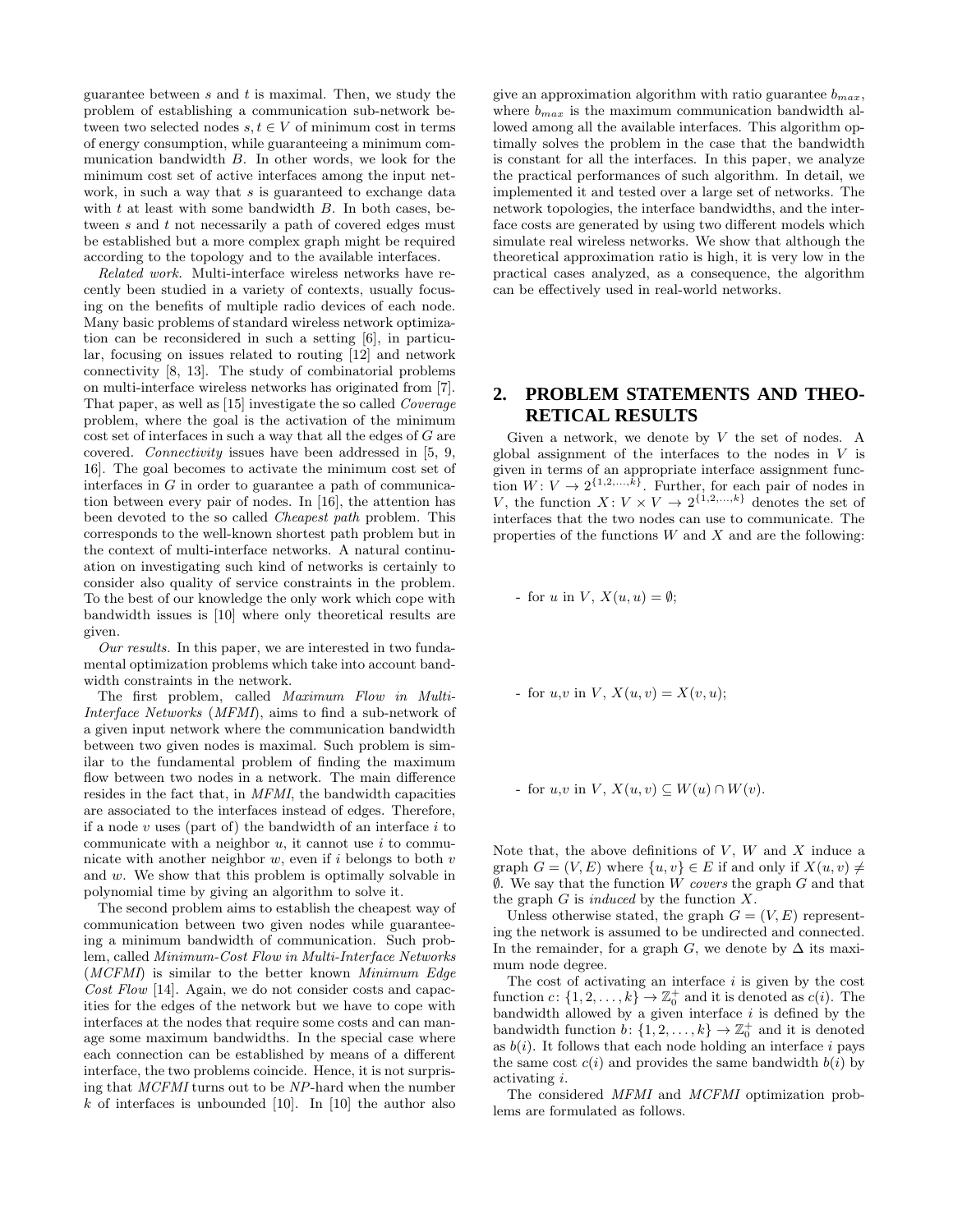MFMI: Maximum Flow in Multi-Interface Networks

- **Input:** A set of nodes V, a source node  $s \in V$ , a target node  $t \in V$ , a set of interfaces  $I = \{1, 2, \ldots, k\},\$ an allocation of available interfaces  $W: V \to 2^I$ covering the graph  $G = (V, E)$  induced by a function  $X: V \times V \to 2^I$ , and an interface bandwidth function  $b: I \to \mathbb{Z}_0^+$ .
- **Sol.:** An allocation of active interfaces  $W_A: V \to 2^I$ ,  $W_A(v) \subseteq W(v)$  for all  $v \in V$  and a flow function  $f: V \times V \times I \to \mathbb{Z}_0^+$  such that:
	- $-f(u, v, i) = 0$  if  $W_A(u) \cap W_A(v) \cap X(u, v) = \emptyset$ for all  $u, v \in V$  and  $i \in I$ ;
	- $\sum$  $v \in V : f(u,v,i) > 0$   $f(u,v,i) \leq b(i)$  for all  $u \in V$ and  $i \in I$ ;
	- $-f(u, v, i) = -f(v, u, i)$  for all  $u, v \in V$  and  $i \in I$ ;

- 
$$
\sum_{v \in V, i \in I} f(u, v, i) = 0 \text{ for all } u \in V \setminus \{s, t\};
$$

- **Goal:** Maximize the total flow from s to t,  $F =$ aximize the total flow from s to  $v \in V, i \in I$   $f(s, v, i) = \sum_{v \in V, i \in I} f(v, t, i)$ .
- MCFMI: Minimum-Cost Flow in Multi-Interface Networks
- **Input:** A set of nodes V, a source node  $s \in V$ , a target node  $t \in V$ , a set of interfaces  $I = \{1, 2, ..., k\}$ , an allocation of available interfaces  $W: V \to 2^I$ covering the graph  $G = (V, E)$  induced by a function  $X: V \times V \rightarrow 2^I$ , an interface cost function  $c: I \to \mathbb{Z}_0^+$ , an interface bandwidth function  $b\colon I\to \mathbb{Z}_0^+$  and a bound  $B\in \mathbb{Z}_0^+$ .
- **Sol.:** An allocation of active interfaces  $W_A: V \to 2^I$ ,  $W_A(v) \subseteq W(v)$  for all  $v \in V$  and a flow function  $f: V \times V \times I \to \mathbb{Z}_0^+$  such that:
	- $-f(u, v, i) = 0$  if  $W_A(u) \cap W_A(v) \cap X(u, v) = \emptyset$ for all  $u, v \in V$  and  $i \in I$ ;
	- $\sum$  $v \in V : f(u,v,i) > 0$   $f(u,v,i) \leq b(i)$  for all  $u \in V$ and  $i \in I$ ;
	- $f(u, v, i) = -f(v, u, i)$  for all  $u, v \in V$  and  $i \in I$ :
	- $\sum$  $v \in V, i \in I$   $f(u, v, i) = 0$  for all  $u \in V \setminus \{s, t\};$

 $-\sum$  $v \in V, i \in I} f(s, v, i) = \sum_{v \in V, i \in I} f(v, t, i) \geq B;$ **Goal:** Minimize the total cost of the active interfaces, Minimize the total cost of the  $c(W_A) = \sum_{v \in V} \sum_{i \in W_A(v)} c(i)$ .

In the following we give a polynomial time algorithm to solve the MFMI problem, then we report a recent result about MCFMI which shows that the problem is NP-hard and hence, it cannot be solved in polynomial time. Finally, we report an approximation algorithm with a theoretical approximation guarantee for MCFMI.

Both the algorithms for MFMI and MCFMI are based on a transformation of the graph  $G = (V, E)$  induced by the network and the set I of interfaces, into a directed graph  $G' = (V', A)$ . G' defined in such a way that bandwidths and costs are associated to arcs rather than to interfaces. The transformation is defined as follows.

#### **2.1 Graph transformation**

Informally, for each interface of each node, there is an arc which has the same cost and bandwidth of the considered interface. The head of each of such arcs is connected to the tail of another arc of the same kind if they share an interface or they represent different interfaces of the same node. Formally, there are two nodes in  $V'$  for each node in V and for each interface of each node:

$$
V' = \{(\overline{v}, i), (\underline{v}, i) \mid v \in V, i \in W(v)\} \cup \{\tilde{s}, \tilde{t}\},\
$$

The arcs are the following:

$$
A = \{ ((\overline{v}, i), (\underline{v}, i)) \mid v \in V, i \in W(v) \} \cup
$$
  

$$
\{ ((\underline{v}, i), (\overline{v}, j)) \mid v \in V, i, j \in W(v) \text{ s.t. } i \neq j \} \cup
$$
  

$$
\{ ((\underline{u}, i), (\overline{v}, i)) \mid i \in X(u, v) \} \cup
$$
  

$$
\{ (\tilde{s}, (\overline{s}, i)), ((\underline{t}, j), \tilde{t}) \mid i \in W(s), j \in W(t) \}.
$$

The capacity of each arc  $a = ((\overline{v}, i), (v, i))$  is set to  $b'((\overline{v}, i), (\underline{v}, i)) = b(i)$  whereas the capacity of each other arc in A is unlimited and it is 0 for each pair in  $V \times V \setminus A$ . The cost  $c'(a)$  of each arc  $((\overline{v}, i), (\underline{v}, i))$  is set to  $c(i)$  and it is 0 for the remaining arcs.

Given an flow function  $f'$  from  $\tilde{s}$  to  $\tilde{t}$  for  $G'$ , we define a flow function  $f$  from  $s$  to  $t$  in  $G$  as follows:

$$
f(u, v, i) = \begin{cases} f'((\underline{u}, i), (\overline{v}, i)) - f'((\underline{v}, i), (\overline{u}, i)) & \text{if } i \in X(u, v) \\ 0 & \text{otherwise.} \end{cases}
$$

The allocation of active interfaces at node  $u$ , is defined as  $W_A(u) = \{i \in W(u) \mid \exists v \in V \text{ s.t. } f(u, v, i) \neq 0\}.$  Note that both functions  $f$  and  $W_A$  can be computed in polynomial time once function  $f'$  is known.

#### **2.2 Polynomial time algorithm for Maximum Flow in Multi-Interface Networks**

We denote by  $ALG_1$  the algorithm defined in this section to solve MFMI.

Given an instance  $I_1$  of MFMI,  $ALG_1$  first transforms the graph  $G$  and the function  $b$  of  $I_1$  into a graph  $G'$  and a function  $b'$  as described above, obtaining an instance  $I_2$  of the classical maximum flow problem. Then, in polynomial time it finds an optimal flow function  $f'$  for  $I_2$  by using a maximum flow algorithm. Finally,  $ALG_1$  transform  $f'$  into an optimal flow function  $f$  for  $I_1$  and define an allocation of active interfaces  $W_A$ , again by using the transformation given above. The following theorem shows that  $f$  is optimal for  $I_1$ .

THEOREM 2.1.  $ALG_1$  finds optimal solutions for MFMI.

PROOF. We recall that, by definition of maximal flow function:

$$
0 \le f'(x, y) \le b'(x, y), \qquad \text{for each } (x, y) \in A \tag{1}
$$

$$
f'(x, y) = -f'(y, x), \qquad \text{for each } x, y \in V' \tag{2}
$$

$$
\sum_{x \in V'} f'(x, y) = 0, \quad \text{for each } y \in V' \setminus \{\tilde{s}, \tilde{t}\} \quad (3)
$$

$$
\sum_{y \in V'} f'(\tilde{s}, y) \qquad \text{is maximal.} \tag{4}
$$

We show that function  $f$  fulfills the properties stated in the definition of MFMI and that it is maximal.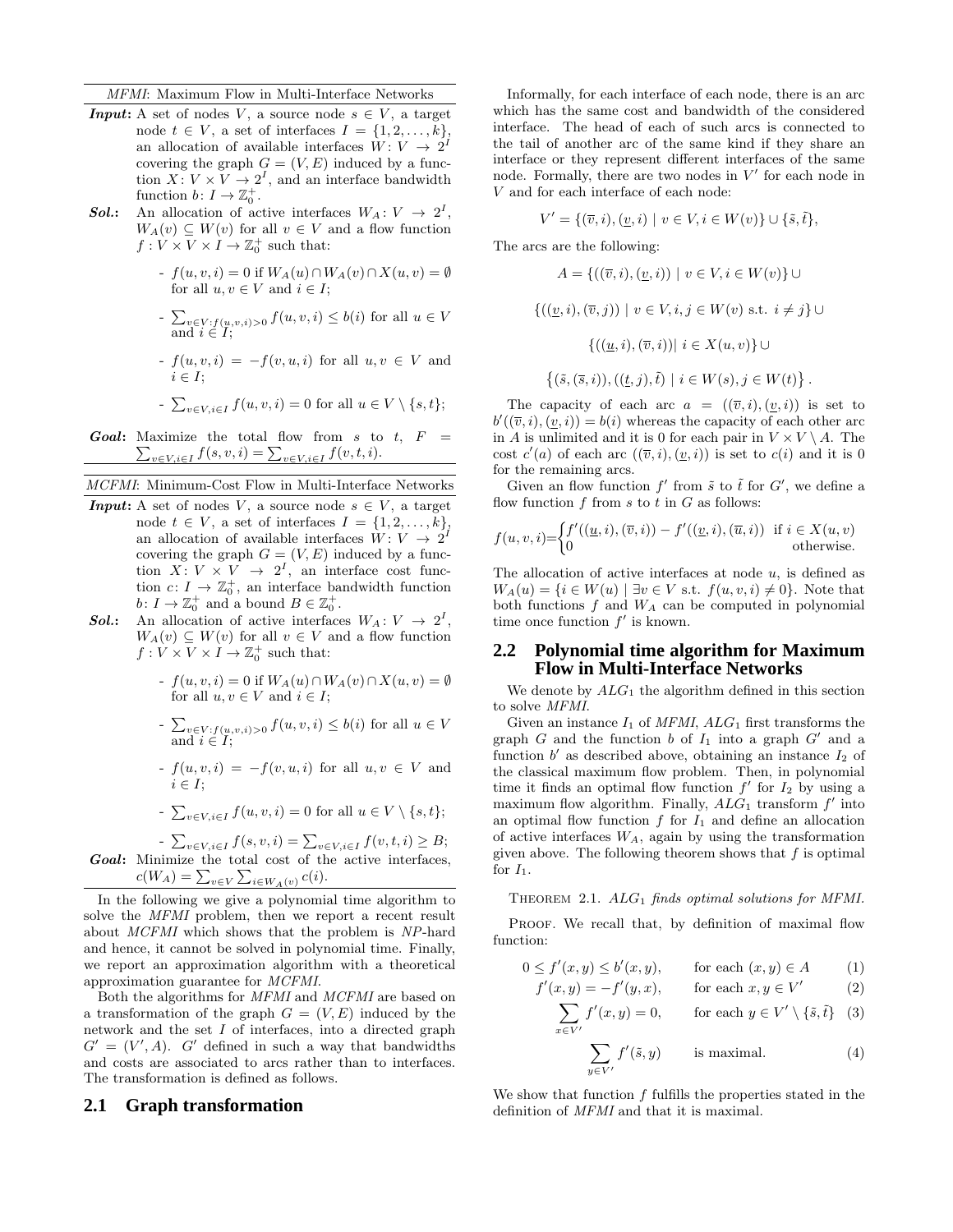$-f(u, v, i) = -f(v, u, i)$  for all  $u, v \in V$  and  $i \in I$ . If  $i \notin X(u, v)$ , then  $f(u, v, i) = f(v, u, i) = 0$ . Otherwise, by definition of  $f$ ,

$$
f(u, v, i) = f'((\underline{u}, i), (\overline{v}, i)) - f'((\underline{v}, i), (\overline{u}, i)) =
$$
  
- 
$$
(f'((\underline{v}, i), (\overline{u}, i)) - f'((\underline{u}, i), (\overline{v}, i))) = -f(v, u, i).
$$

- $-f(u, v, i) = 0$  if  $W_A(u) \cap W_A(v) \cap X(u, v) = \emptyset$  for all  $u, v \in V$  and  $i \in I$ . If  $W_A(u) \cap W_A(v) \cap X(u, v) = \emptyset$ , then for each  $i \in I$  either  $i \notin W_A(u)$  or  $i \notin W_A(v)$ , or  $i \notin X(u, v)$ . If  $i \notin W_A(u)$ , then by definition of  $W_A(u)$  $f(u, v, i) = 0$ . If  $i \notin W_A(v)$ , then by definition of  $W_A(v)$ ,  $f(v, u, i) = 0$ , moreover by the above property,  $f(u, v, i) = -f(v, u, i) = 0$ . If  $i \notin X(u, v)$ , then by definition of  $f, f(u, v, i) = 0$ .
- $\overline{ }$  $v \in V : f(u, v, i) > 0$   $f(u, v, i) \leq b(i)$  for all  $u \in V$  and  $i \in I$ . By the definition of  $f$ ,

$$
\sum_{v \in V: f(u,v,i) > 0} f(u,v,i) =
$$
\n
$$
\sum \left( f'((u,i),(\overline{v},i)) - f'((\underline{v},i),(\overline{u},i)) \right).
$$

$$
\sum_{v \in V: f(u,v,i) > 0} (J \cup
$$

By Property (1), for each  $v \in V$ ,  $f'((\underline{v},i),(\overline{u},i)) \geq 0$ and  $f'(\overline{(u, i)}, \overline{(v, i)}) \geq 0$ , then

$$
\sum_{v\in V: f(u,v,i)>0} \big(f'((\underline{u},i),(\overline{v},i))-f'((\underline{v},i),(\overline{u},i))\big)\le
$$

$$
\sum_{v\in V: f(u,v,i)>0} f'((\underline{u},i),(\overline{v},i))\leq
$$

by the definition of  $b'$ ,

$$
\sum_{v \in V} f'((\underline{u}, i), (\overline{v}, i)).
$$

By Property  $(3)$ , applied to node  $(u, i)$ ,

$$
\sum_{v \in V} f'((\underline{u}, i), (\overline{v}, i)) =
$$

$$
f'((\overline{u},i),(\underline{u},i)) - \sum_{j \in I \setminus \{i\}} f'((\underline{u},i),(\overline{u},j)).
$$

Again by Property (1),  $f'((\underline{u}, i), (\overline{u}, j)) \geq 0$ , for each  $j \in I \setminus \{i\}$ , then

$$
f'((\overline{u},i),(\underline{u},i))-\sum_{j\in I\setminus\{i\}}f'((\underline{u},i),(\overline{u},j)\leq
$$

$$
f'((\overline{u},i),(\underline{u},i)) \leq b(i).
$$

The last inequality directly follows from Property (1).

-  $\overline{ }$  $v \in V, i \in I$   $f(u, v, i) = 0$  for all  $u \in V \setminus \{s, t\}$ . By definition of f,  $f(u, v, i) = 0$  if  $v = u$  or  $i \notin X(u, v)$ , hence

$$
\sum_{v \in V, i \in I} f(u, v, i) =
$$

$$
\sum_{v \in V \setminus \{u\}} \left( f'((\underline{u}, i), (\overline{v}, i)) - f'((\underline{v}, i), (\overline{u}, i)) \right).
$$

By Property (3), applied to nodes  $(\underline{u}, i)$ ,

$$
\sum_{\substack{v \in V \setminus \{u\} \\ i \in X(u,v)}} f'((\underline{u},i),(\overline{v},i)) =
$$

$$
\sum_{\substack{v \in V \setminus \{u\} \\ i \in X(u,v)}} (f'((\overline{u},i),(\underline{u},i)) - \sum_{j \in X(u,v) \setminus \{i\}} f'((\underline{u},i),(\overline{u},j))).
$$

Again, by Property (3), applied to nodes  $(\overline{u}, i)$ ,

$$
\sum_{\substack{v \in V \setminus \{u\} \\ i \in X(u,v)}} f'((\underline{v}, i), (\overline{u}, i)) =
$$
  

$$
f'((\overline{u}, i), (\underline{u}, i)) - \sum f'((\underline{u}, j), (\overline{u}, i))
$$

$$
\sum_{\substack{v \in V \setminus \{u\} \\ i \in X(u,v)}} (f'((\overline{u},i),(\underline{u},i)) - \sum_{j \in X(u,v) \setminus \{i\}} f'((\underline{u},j),(\overline{u},i))).
$$

Hence,

$$
\sum_{\substack{v \in V \setminus \{u\} \\ i \in X(u,v)}} \left( f'((\underline{u},i),(\overline{v},i)) - f'((\underline{v},i),(\overline{u},i)) \right) = \\ \sum_{\substack{v \in V \setminus \{u\} \\ i \in X(u,v)}} \left( \sum_{j \in X(u,v) \setminus \{i\}} f'((\underline{u},j),(\overline{u},i)) - \right)
$$

$$
\sum_{j \in X(u,v) \setminus \{i\}} f'((\underline{u}, i), (\overline{u}, j)) \Bigg) = 0,
$$

in fact, for any pair of interfaces  $p$  and  $q$  such that  $p \neq q$ , we have that, when  $i = p$  and  $j = q$ , the related term of the above sum is

$$
f'((\underline{u},q),(\overline{u},p))-f'((\underline{u},p),(\overline{u},q))
$$

contrarily, when  $i = q$  and  $j = p$ , it is

$$
f'((\underline{u}, p), (\overline{u}, q)) - f'((\underline{u}, q), (\overline{u}, p))
$$

and hence the overall sum is 0.

We show that  $f$  is maximal by contradiction. Let us suppose that there exists a flow function  $f'' : V \times V \times I \to \overline{\mathbb{Z}}_0^+$  for that there exists a now function  $J: V \times V \times I \to \mathbb{Z}_0$  for  $I_1$  such that  $\sum_{v \in V, i \in I} f''(s, v, i) > \sum_{v \in V, i \in I} f(s, v, i)$ . We define a flow function  $f''' : V \times V \to \mathbb{Z}_0^+$  for  $I_2$  as follows, if  $i \in X(u, v),$ 

$$
f'''((\underline{u},i),(\overline{v},i)) = \begin{cases} f(u,v,i) & \text{if } f(u,v,i) > 0\\ 0 & \text{otherwise.} \end{cases}
$$

In edges in  $\{((\overline{v}, i), (\underline{v}, i)) \mid v \in V, i \in W(v)\}$  ∪  $\{((\underline{v}, i), (\overline{v}, j)) \mid v \in V, i, j \in W(v) \text{ s.t. } i \neq j\}, \quad f''' \text{ is de-}$ fined in order to satisfy flow conservation constraints, and it is 0 for any other pairs in  $V \times V$ .

Similar arguments as above can be used to show that  $f'''$ fulfills the properties of flow functions and that

$$
\sum_{v \in V'} f'''(\tilde{s}, v) = \sum_{v \in V, i \in I} f''(s, v, i)
$$

$$
\sum_{v \in V, i \in I} f(s, v, i) = \sum_{v \in V'} f'(\tilde{s}, v).
$$

It follows that

 $\hat{v}$ 

$$
\sum_{v \in V'} f'''(\tilde{s}, v) = \sum_{v \in V, i \in I} f''(s, v, i) >
$$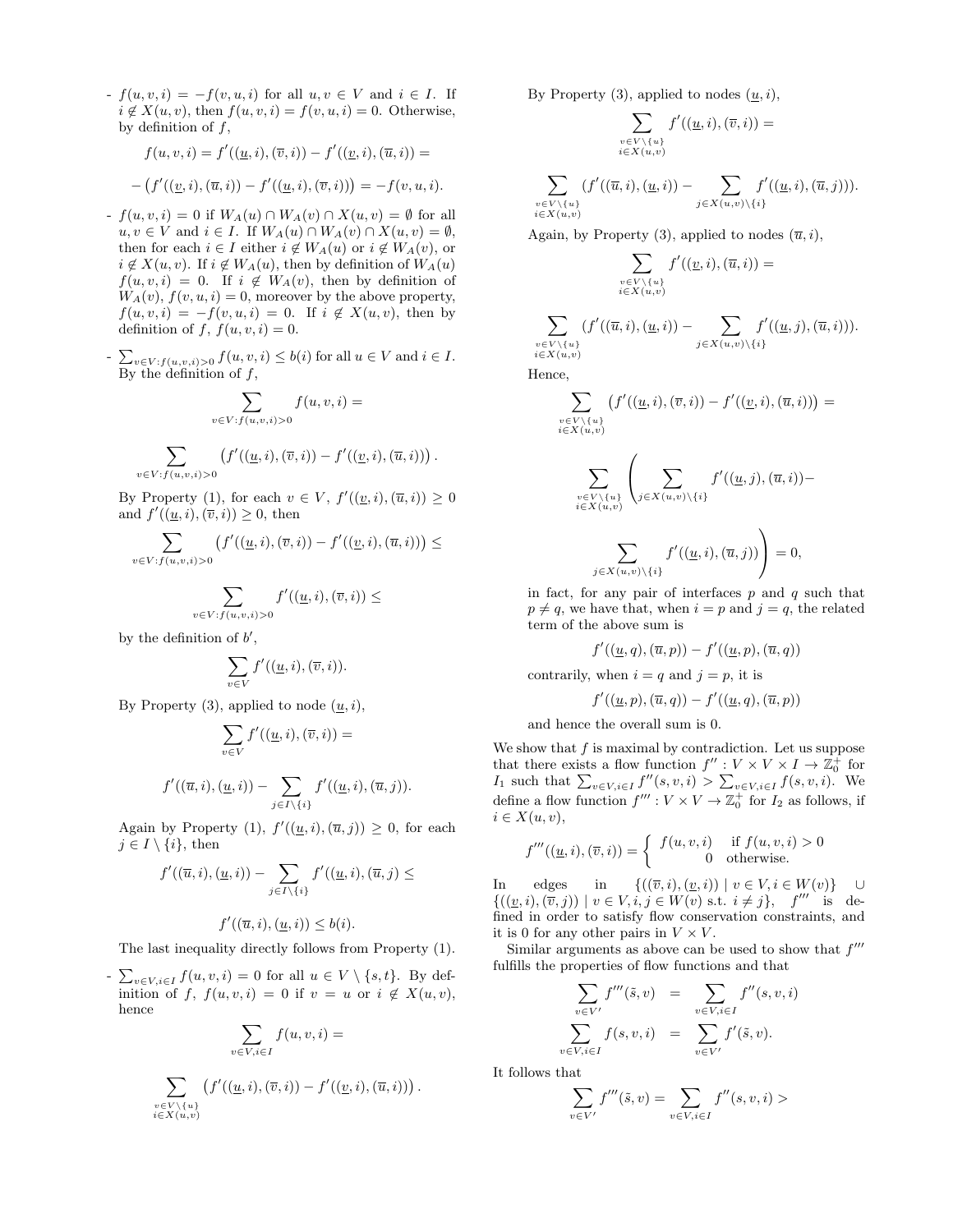$$
\sum_{v \in V, i \in I} f(s, v, i) = \sum_{v \in V'} f'(\tilde{s}, v),
$$

a contradiction.  $\Box$ 

#### **2.3 Complexity and approximation algorithm for Minimum-Cost Flow in Multi-Interface Networks**

In this section we report a recent result about MCFMI which shows that the problem is NP-hard and hence, it cannot be solved in polynomial time. Therefore, we focus on approximation algorithms by giving an algorithm (taken from [10]) with a theoretical approximation guarantee for MCFMI. In the next section, we experimentally analyze such algorithm.

THEOREM 2.2. [10] MCFMI is NP-hard even when restricted to the unit cost interface case for any fixed  $\Delta > 3$ and  $k \geq 2$ .

Theorem 2.2 also holds when the number of interfaces is unbounded. We now describe the  $b_{\text{max}}$ -approximation algorithm for *MCFMI* given in [10], where  $b_{\text{max}}$  is the maximum bandwidth value among the interfaces in I. We denote this algorithm by  $ALG_2$ . It consists in relaxing MCFMI to the well-known Integral Minimum-Cost Flow (IMCF) problem [2]. That is, we transform an instance of MCFMI into an instance of IMCF. In [10], it has been shown that such a transformation guarantees an approximation factor of  $b_{\rm max}.$ Let  $A$  be an algorithm which optimally solves  $IMCF$  in a graph  $H = (V_H, E_H)$  in polynomial time  $P_{\mathcal{A}}(|V_H| + |E_H|)).$ 

Given an instance  $I_1$  of *MCFMI*,  $ALG_2$  works in four phases. First, it transforms an instance  $I_1$  on a graph  $G = (V, E)$  of *MCFMI* into an instance  $I_2$  of an equivalent problem defined on a directed graph  $G' = (V', A)$  as described in Section 2.1. Then, it transforms  $I_2$  into an instance  $I_3$  of *IMCF*. In the third phase,  $ALG_2$  solves  $I_3$ by using a known algorithm and, finally, it transforms the obtained solution for  $I_3$  into a solution for  $I_2$ .

Given a solution for  $I_2$ , which defines a flow function  $f_2$ , we can define a solution for  $I_1$  by assigning a flow function  $f_1$  as described in Section 2.1. That is, for each  $v, u \in V$ ,  $f_1(v, u, i) = f_2((\underline{v}, i), (\overline{u}, i)) - f_2((\underline{u}, i), (\overline{v}, i))$  if  $i \in X(u, v)$ , and  $f_1(v, u, i) = 0$  otherwise. Vice versa, given a solution for  $I_1$ , which defines a flow function  $f_1'$ , we can define a solution for  $I_2$  by assigning a flow function  $f'_2$  such that  $f'_2((\underline{v}, i), (\overline{u}, i)) = f'_1(v, \overline{u}, i),$  if  $f'_1(v, \overline{u}, i) > 0$ and  $f'_{2}((\underline{v},i),(\overline{u},i)) = 0$  otherwise, for each  $v, u \in V$  and  $i \in X(u, v)$ . The flows in the remainder of A are set in order to satisfy flow conservation constraints. It is not difficult to note that the feasibility of  $f_2(f'_1, resp.)$  implies the feasibility of  $f_1(f_2)$ . Moreover, the cost of  $f_2(f_1', \text{resp.})$  is equal to the cost of  $f_1(f'_2)$  as the cost of arcs  $((\overline{v}, i), (v, i))$  in A is  $c(i)$  and it is 0 for any other arc. By the above discussion it follows that we can solve  $I_1$  by solving  $I_2$ .

We find an approximate solution for  $I_2$  by using an *IMCF* instance. The IMCF problem consists of finding an integral flow greater than or equal to a given quantity between two nodes in a directed graph  $H$  where each arc  $a$  has a capacity  $\beta(a)$  and cost  $\chi(a)$ . The objective is to minimize the ity  $p(a)$  and cost  $\chi(a)$ . The objective is to minimize the function  $\sum_{a \in A^+} \chi(a) \cdot f(a)$ , where  $f(a)$  is the flow on arc a and  $A^+$  is the set of arcs with positive flow. This problem admits a polynomial time algorithm (see, e.g., [17]).

We obtain an *IMCF* instance  $I_3$  from  $I_2$  by setting  $H =$ G', and for each  $a = (p,q) \in A$ ,  $\beta(a) = b'(p,q)$ , and  $\chi(a) =$  $c'(a)/b'(p,q)$ ,.

The following theorem shows that solving *IMCF* for  $I_3$ provides a  $b_{\text{max}}$ -approximation for  $I_2$  and therefore  $ALG_2$ provides a  $b_{\text{max}}$  approximation guarantee and that it requires polynomial time.

THEOREM 2.3. [10]  $ALG_2$  is a b<sub>max</sub>-approximation algorithm for MCFMI and requires  $O(|V|k^2 + |E| + P_{\mathcal{A}}(|V|k^2 +$  $|E|)$ ) time.

PROOF. Here, we report only a sketch of the proof whose full version can be found in [10].

Let us denote as  $f^*$  and  $f^{IMCF}$  two optimal flow functions for  $I_2$  and  $I_3$ , respectively and as  $A^*$  and  $A^{IMCF}$  the corresponding sets of arcs with positive flow. By definition, OPT =  $\sum_{a=(p,q)\in A^*} c'(a)$ . As  $f^*(a) \leq b'(p,q)$ , it follows that

$$
\sum_{a=(p,q)\in A^*} c'(a) \ge \sum_{a=(p,q)\in A^*} c'(a) \cdot \frac{f^*(a)}{b'(p,q)} = \sum_{a\in A^*} \chi(a) \cdot f^*(a).
$$

By the optimality of  $A^{IMCF}$  it follows that

$$
\sum_{a \in A^*} \chi(a) \cdot f^*(a) \ge \sum_{a \in A^{IMCF}} \chi(a) \cdot f^{IMCF}(a)
$$

$$
= \sum_{a = (p,q) \in A^{IMCF}} \frac{c'(a)}{b'(p,q)} \cdot f^{IMCF}(a).
$$

As  $f^{IMCF}(a) \in \mathbb{Z}_{0}^+$  for each  $a \in A$ , then  $f^{IMCF}(a) \geq 1$ , for each  $a \in A^{IMCF}$ . Moreover,  $b_{\text{max}} \ge b'(p, q)$ , for each  $a = (p, q) \in A^{IMCF}.$ 

Therefore,

 $\overline{a}$ =

$$
\sum_{\substack{(p,q)\in A^{IMCF}\\p(q,q)=1}} \frac{c'(a)}{b'(p,q)} \cdot f^{IMCF}(a) \ge \frac{1}{b_{\max}} \sum_{a\in A^{IMCF}} c'(a).
$$

Which concludes the proof.  $\square$ 

If the bandwidth function is a constant, MCFMI can be solved in polynomial time. In fact, If  $b = 1$ , then  $ALG_2$  optimally solves *MCFMI*. Otherwise, it is enough to solve the<br>problem with required bandwidth of  $\bar{P} = \begin{bmatrix} B \\ \end{bmatrix}$  and band problem with required bandwidth of  $\bar{B} = \begin{bmatrix} \frac{B}{b} \end{bmatrix}$  and bandwidth  $\bar{b}(i) = 1$ , for each interface i. This is stated in the next corollary.

COROLLARY 2.4. [10] Let  $b \in \mathbb{Z}_0^+$ . If  $b(i) = b$  for each  $i \in I$ , MCFMI is solvable within  $O(|V|k^2 + |E| + P_{\mathcal{A}}(|V|k^2 +$  $|E|$ ).

### **3. EXPERIMENTAL ANALYSIS**

In this Section, we report the results of our experimental study on the approximation algorithm  $ALG_2$  given in the previous section.

The experiments have been carried out on a workstation equipped with a 2.66 GHz processor (Intel Core2 Duo E6700 Box) and 8Gb RAM running Linux 2.6 kernel and Gcc compiler, version 4.3.5.

We implemented algorithm  $ALG_2$  by using the LEMON Graph Library [1] framework. In order to solve the IMCF instances required by  $ALG_2$  we used the Network Simplex algorithm [11] provided by LEMON as it is the most experimentally efficient in general cases.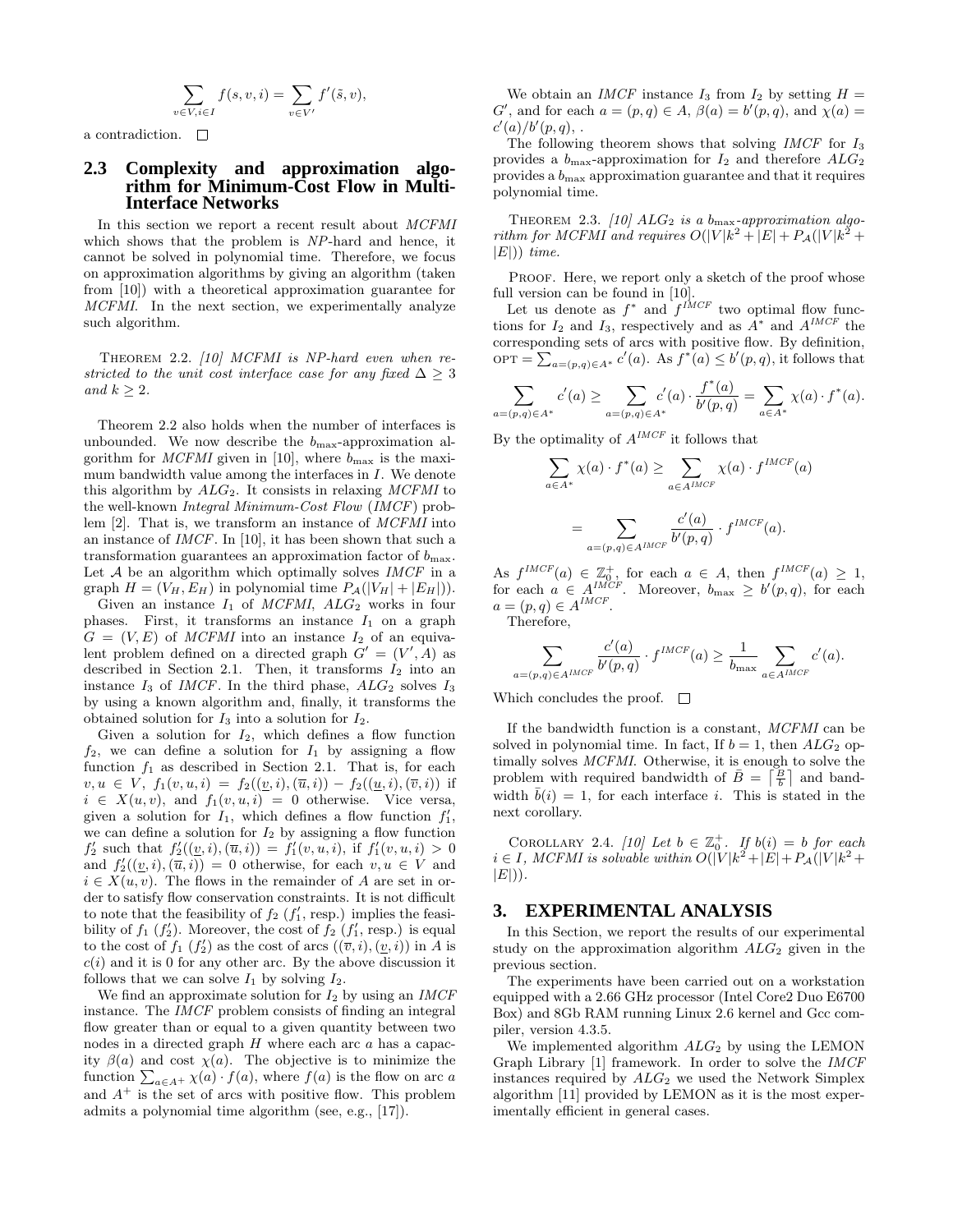#### **3.1 Input data and executed tests.**

For our experiments we used instances of MCFMI generated at random by using two different models, namely the Balls-into-bins model  $[18, 19]$  and the Barabási-Albert power-law model [3].

The balls-into-bins model is used to simulate wireless nodes thrown at random in a two-dimensional space [18]. In this model, each instance of MCFMI is made of a graph  $G_{BIB} = (V_{BIB}, E_{BIB})$ , a set of interfaces  $I_{BIB} = \{1, 2, \ldots, k\}$ along with cost and bandwidth functions  $c_{BIB}$ , and  $b_{BIB}$ , and two allocation functions  $W_{BIB}$  :  $V_{BIB}$   $\rightarrow$   $2^{I_{BIB}}$  and  $X_{BIB}: V_{BIB} \times V_{BIB} \rightarrow 2^{\{1,2,\ldots,k\}}$ . First, nodes in  $V_{BIB}$  are generated and, to each of them, a uniformly random position in a unit size square is associated. From the "ballsinto-bins" theory [19], we know that throwing randomly  $n$ points in a unit square, the probability that no nodes are inside a circle of diameter  $d = \sqrt{\frac{\gamma \log n}{n}}$  is smaller than  $n^{-\frac{\gamma}{4}}$ , hence, for  $\gamma > 4$  and large n, this probability is very low. Therefore, to generate edges and interfaces we proceed as follows. For each interface  $i \in I_{BIB}$ , the radius  $r_i > 0$  of the circle covered by interface i is generated uniformly at random in  $\left[\frac{1}{|V_{BIB}|},\right]$ <sup>y</sup>  $\gamma \frac{\log(|V_{BIB}|)}{|V_{BIB}|} - \frac{1}{|V_{BIB}|}$ i . In this way, interfaces cover a circle having an average diameter of  $\sqrt{\frac{\gamma \log |V_{BIB}|}{|V_{BIB}|}}$ . Then function  $W_{BIB}$  is defined by independently assigning the generated interfaces to nodes with probability 0.5. Given two nodes  $u, v \in V_{BIB}$ , let  $(x_u, y_u)$  and  $(x_v, y_v)$  be their associated coordinates in the  $(x_u, y_u)$  and  $(x_v, y_v)$  be their associated coordinates in the<br>unit square. If  $\sqrt{(x_u - x_v)^2 + (y_u - y_v)^2} \leq r_i$ , for some  $i \in W_{BIB}(u) \cap W_{BIB}(v)$ , an edge  $\{u, v\}$  is added to  $E_{BIB}$ and interface i is added to  $X_{BIB}(u, v)$ , i.e.,  $X_{BIB}(u, v)$  =  $W_{BIB}(u) \cap W_{BIB}(v)$ . In this way, for large values of  $|V_{BIB}|$ and  $\gamma > 4$ , we have an high probability to obtain a connected network. Finally, functions  $c_{BIB}$  and  $b_{BIB}$  are defined as  $c_{BIB}(i) = r_i^{\alpha}$  and  $b_{BIB}(i) = r_i^{\beta}$ , for each  $i \in I_{BIB}$  and for suitable tuning parameter  $\alpha$ , and  $\beta$  which are fixed to 1.5, and 2, respectively in the experiments. Source and target nodes are chosen as the nodes with the biggest Euclidean distance.

Barabási–Albert networks have been proven to model many real-world networks such as the Internet, the World Wide Web, citation graphs, and some social networks [4]. A Barabási–Albert topology is generated by iteratively adding one node at a time, starting from a given connected graph with at least two nodes. A newly added node is connected to any other existing nodes with a probability that is proportional to the degree that the existing nodes already have. Hence, the more connected a node is, the more likely it is to receive new connections to the new node. This mechanism is known as preferential attachment and it has been observed in many real-world networks.

In this model, each generated instance of MCFMI is made of a graph  $G_{BA} = (V_{BA}, E_{BA})$ , a set of interfaces  $I_{BA} =$  $\{1, 2, \ldots, k\}$  along with cost and bandwidth functions  $c_{BA}$ , and  $b_{BA}$ , and two allocation functions  $W_{BA}$  :  $V_{BA} \rightarrow 2^{I_{BA}}$ and  $X_{BA}$ :  $V_{BA} \times V_{BA} \rightarrow 2^{\{1,2,\ldots,k\}}$ . The graph generation algorithm works as follows. We start from a graph made of two nodes connected by an edge and add one node at a time. A new node  $v$  is connected to an existing node  $u$  with probability

$$
p(v, u) = \frac{deg(u)}{2m},
$$

where  $deg(u)$  is the degree of node u before adding v and m is the number of edges that already exist when  $v$  is added. Interfaces  $I_{BA}$  and related costs and bandwidth functions are generated in a way similar to the balls-into-bins model, that is, for each interface  $i \in I_{BA}$ , a number  $r_i$  is generated<br>uniformly at random in  $\left[\frac{1}{|V_{BA}|}, \sqrt{\gamma} \frac{\log(|V_{BA}|)}{|V_{BA}|} - \frac{1}{|V_{BA}|}\right]$ , then  $^{A}$ ,  $\gamma\frac{\log(|V_{BA}|)}{|V_{BA}|}-\frac{1}{|V_{BA}|}$ n<br>" , then  $c_{BA}(i)$  and  $b_{BA}(i)$  are set to  $c_{BA}(i) = r_i^{\alpha}$  and  $b_{BA}(i) = r_i^{\beta}$ . Parameters  $\gamma$ ,  $\alpha$ , and  $\beta$  are set to 5, 1.5, and 2, respectively. For each edge  $e \in E_{BA}$ , interface  $i \in I_{BA}$  is added to  $X_{BA}(e)$ with probability 0.5. For each node v,  $W_{BA}(v)$  is induced by the interfaces associated in  $X_{BA}(v, u)$  for each edge  $\{v, u\}$ incident to v. Source and target nodes are chosen at random among the generated nodes.

For each of the defined instances in both the models above, we considered four values of required flow equally distributed between the minimal bandwidth assigned to an interface  $b_{\min}$  and the maximum flow possible  $F_{\max}$ , computed by the algorithm given in Section 2.2. That is, we required a flow of  $b_{\min} + i \cdot \frac{F_{\max} - b_{\min}}{3}$ , for  $i = 0, 1, 2, 3$ . In the remainder, we will not consider the case where the required flow is  $b_{\min}$ (i.e.  $i = 0$ ) as in this case we are able to find an optimal solution to MCFMI by computing a shortest path connecting source and destination. Moreover, abusing notation, we denote  $\frac{F_{\text{max}}-b_{\text{min}}}{3}$  by  $\delta$ , where the instance considered is clear from the context.

In order to measure the approximation ratio in the above settings, we need to know the optimal value of each MCFMI instance. As it is NP-hard to compute such value, we measured the ratio between the objective function value computed by our algorithm and a lower bound to the optimal value, obtaining an upper bound to the actual approximation ratio. In detail, we computed two lower bounds to the optimal value and then we use the maximum among them to get a better estimate of the approximation ratio. One lower bound is simply given by the optimal solution of the  $IMCF$  instance defined in  $ALG_2$ . Another lower bound to the optimal value is computed by observing that if we relax the bandwidth constraints by increasing the bandwidth of an interface, we decrease the optimal value. Hence, we computed a lower bound to the optimal value as the optimal value of an instance obtained by setting the bandwidth of each interface to the maximum bandwidth assigned to the original instance. Such a value can be polynomially computed by using Corollary 2.4.

Table 1 reports the size of the input data used in the experiments. We perform two kind of experiments: we fix  $k$ to 3, 6, and 9 and we let vary the number of nodes in the graphs from 50 to 1000; we fix the number of nodes in a graph to 10, 100, 1000, and 10000 and let vary  $k$  form 2 to 16. In each setting, we considered three values of required flow as explained above. Finally, for each of the above test configurations we performed 10 different experiments and, in the next section, we report average values and standard deviations.

#### **3.2 Analysis of experimental results**

The results of our experiments are reported in Figures 1–8 and in Table 2. For as better visualization, all the obtained values are normalized to  $|V_{BIB}|$  for the experiments referring to graphs  $G_{BIB}$  (Figures 1–4), and to  $|V_{BA}|$  for the experiments referring to graphs  $G_{BA}$  (Figures 5–8). This equals to consider each instance graph  $G = (V, E)$  inside a  $|V| \times |V|$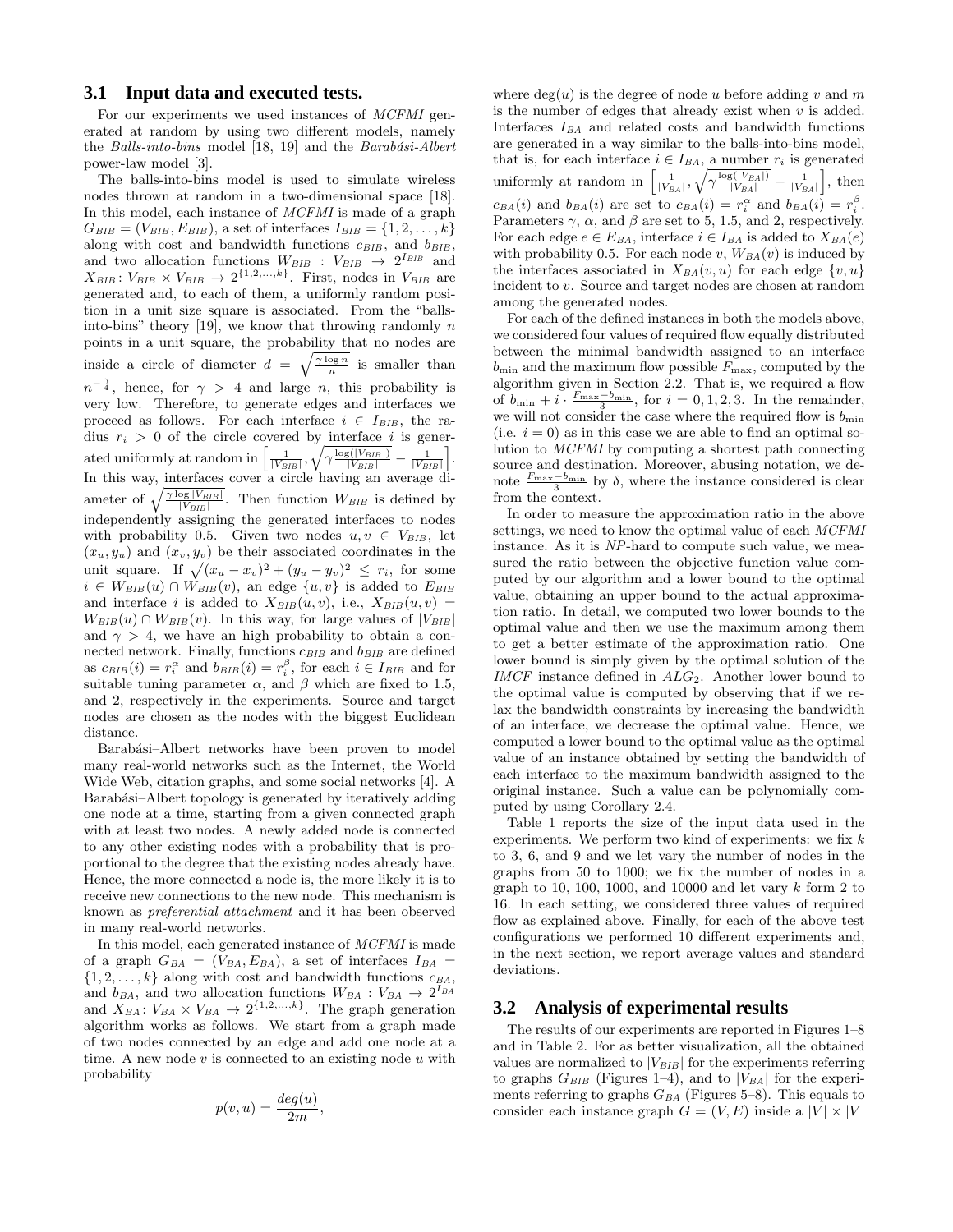Table 1: Size of the input data. Graph  $|V|$   $k$ Balls-into-bins  $\begin{bmatrix} 50, 100, \ldots, 1000 \end{bmatrix}$  {3, 6, 9}<br>{10, 100, 1000, 10000} {2, 4, ..., 16}  $\{10, 100, 1000, 10000\}$ Barabási–Albert  $\begin{bmatrix} \{50, 100, \ldots, 1000\} & \{3, 6, 9\} \\ \{10, 100, 1000, 10000\} & \{2, 4, \ldots, 16\} \end{bmatrix}$  $\{10, 100, 1000, 10000\}$ 



Figure 1: Graphs  $G_{BIB}$ : average value of approximation ratio for  $|V_{BIB}| \in \{50, 100, \ldots, 1000\}, k = 9$  and three values of required flow.

square instead of a unitary square. The figures show the average values and the standard deviations of the computed upper bound to the approximation ratio of our algorithm. Each figure contains three curves, one for each considered required flow. In particular, for each instance, we consider three possible values of required flow equally distributed in the interval  $\{b_{min}, \ldots, F_{max}\}.$  Namely, the curves refer to  $b_{\min} + \delta$ ,  $F_{\max} - \delta$  and  $F_{\max}$ , as for  $b_{\min}$  we can compute the optimal value.

Figure 1 shows the average values and the standard deviations of the computed upper bounds on the approximation ratio as a function of the number of nodes in the network  $|V_{BIB}|$ , ranging from 50 to 1000, when the number of interfaces  $k$  is 9. The maximum value obtained is 3.94, achieved by an instance of 400 nodes and 8055 edges, when the required flow is  $F_{\text{max}}$ . However, there are very few instances with an approximation ratio in  $(3, 4)$ . In detail, for 11 instances it is in  $(3, 4)$ , for 79 instances it is in  $(2, 3)$ , for 493 instances it is in  $(1, 2)$  and for all the other 17 instances it ensures the optimal value. On average, the ratio is always smaller than 2.07. Moreover, these are only upper bounds to the real ratio as we computed the ratio between the objective function value of our algorithm and a lower bound to the optimum. The curves do not show a strict dependency from the number of nodes  $|V_{BIB}|$ . Conversely, there exists a small dependency from the required flow, that is the approximation ratio slightly increases with the required flow. The relevance of the obtained results is also given by the difference between the obtained upper bounds to the approximation ratios and the values of  $b_{max}$  guaranteed by the theoretical analysis of [10]. The value  $b_{max}$  can be in fact very much higher than the experimented results. Consider, for instance, that for the networks providing Figure 1, the average value for  $b_{max}$  is more than 10.000. This confirms the interest in studying the algorithm for practical instances



Figure 2: Graphs  $G_{BIB}$ : average value of approximation ratio for  $|V_{BIB}| \in \{50, 100, \ldots, 1000\}, k = 3$  and three values of required flow.



Figure 3: Graphs  $G_{BIB}$ : average value of approximation ratio for  $|V_{BIB}| = 10000, k \in \{2, 4, ..., 16\}$  and three values of required flow.

in order to better understand its performances.

Figure 2 shows the three curves when  $k = 3$  and the other parameters are in the same setting as Figure 1. As expected, the approximation ratio is improved here. This is due to the fact that reducing the number of interfaces, the possible overhead at each node is also reduced. In detail, the maximum approximation ratio obtained is 2.54, achieved by an instance of 500 nodes and 5922 edges, when the required flow is  $F_{\text{max}}$ . The upper bound to approximation ratio is in  $(2, 3)$  for 12 instances, in  $(1, 2)$  for 381 instances and the algorithm ensures the optimal value for the remainder 207 instances.

Figures 3 and 4 refer to the cases where  $|V_{BIB}|$  is fixed to 10000 and 100, respectively, and the number of interfaces  $k$ ranges from 2 to 16. Also in this case, the approximation ratio is very small. In detail, in the worst cases it achieves 4.50 and 2.64, respectively. The curves show that there is not a strict dependency from the number of interfaces k, apart for small values of it  $(k \leq 4)$  and that, also in this case there exists a small dependency from the required flow. In fact, in Figure 3, the approximation ratio slightly increases with the required flow. However, in Figure 4 this phenomenon is not evident as the the three curves intersect each other.

We can conclude that, in graphs  $G_{BIB}$ , the approximation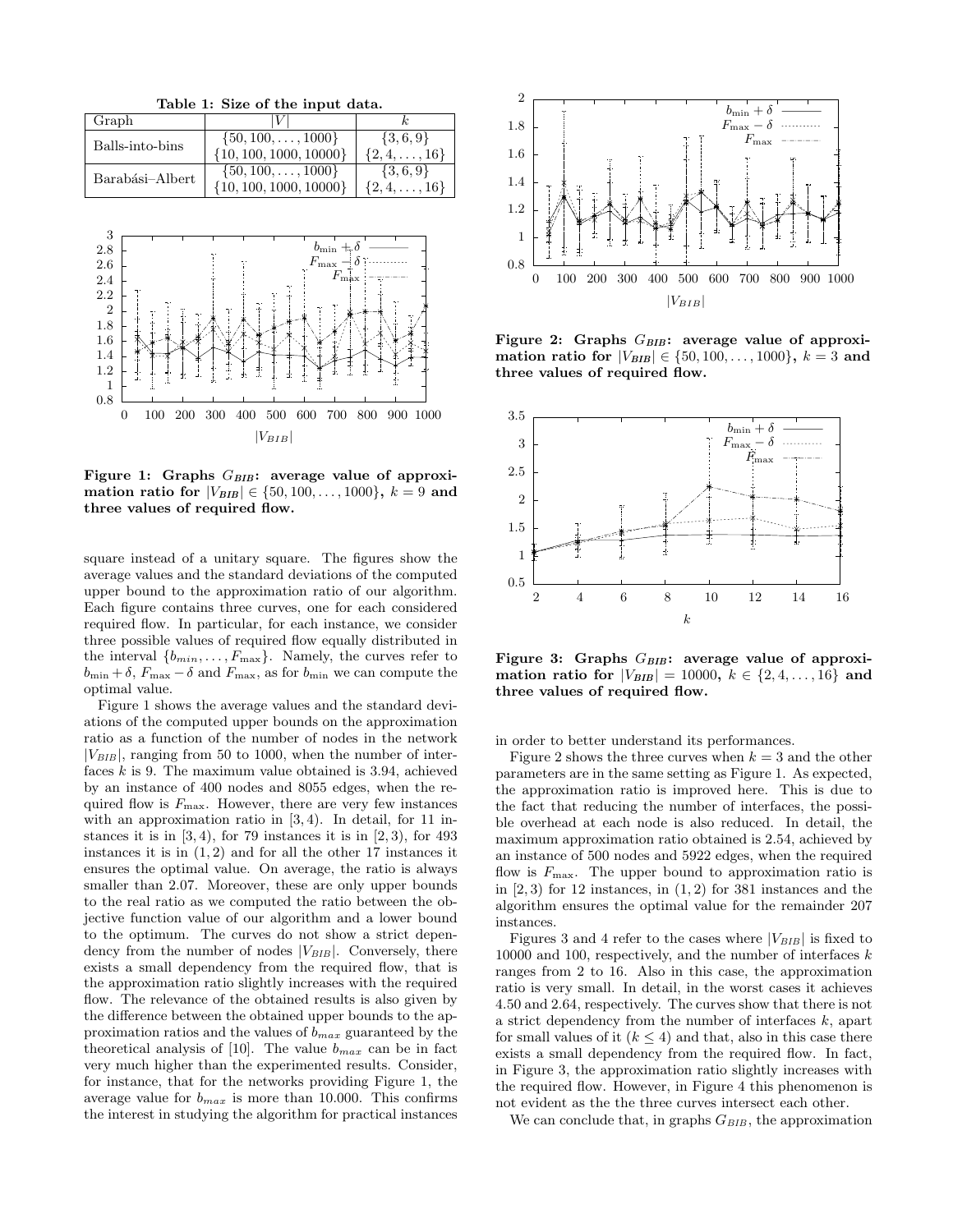

Figure 4: Graphs  $G_{BIB}$ : average value of approximation ratio for  $|V_{BIB}| = 100, k \in \{2, 4, ..., 16\}$  and three values of required flow.

ratio is always very small and it does not depend neither on the number of nodes nor on the number of interfaces, while there is a small dependency from the required flow.

Figures 5–8 show the experimental results in the same settings as Figures 1–4 for graphs  $G_{BA}$ . In these cases, the inferred properties do not change. In fact, the approximation ratio is small and it does not depend neither on the number of nodes nor on the number of interfaces. However, we can observe a worsening of the performances of the algorithm. In detail, although in most of the cases the approximation ratio is the same as for graphs  $G_{BIB}$  there are some instances where it is much higher than the average. For instance, Figure 6 shows a case where the average value is 6.48 and the standard deviation is 11.72 which is due to an instance where the approximation ratio is 41.40. Similar instances also appear in the experiments shown in Figures 5, 7, and 8. It is worth to note that the bad approximation bounds on these particular cases are mainly due to the bad estimation of the optimal value rather than the behavior of  $ALG_2$ .

Concerning the execution time of the algorithm, Table 2, reports the worst case time for some large instances. It is clear that the algorithm is fast enough to be used in large scale networks. In detail, the computational time goes from few microseconds in the smaller instances to some seconds in large instances made of 10000 nodes and 16 interfaces.

#### **4. CONCLUSION**

We have considered two fundamental optimization problems which take into account bandwidth constraints in Multi-Interface Networks: MFMI and MCFMI. In MFMI, we aim to activate a set of interfaces in the network in order to guarantee the maximal bandwidth between two given nodes. In MCFMI, we look for activating the cheapest set of interfaces among a network in order to guarantee a minimum bandwidth of communication between two specified nodes. The obtained results have shown that MFMI is polynomially solvable while MCFMI is NP-hard. However, we experimentally analyzed algorithm  $ALG_2$  for  $MCFMI$ , showing that in practical cases it guarantees a low approximation ratio which allows us to use it in real-world. Further investigation for better performing approximation algorithms or heuristics remain challenging problems. Another interesting issue is to



Figure 5: Graphs  $G_{BA}$ : average value of approximation ratio for  $|V_{BA}| \in \{50, 100, \ldots, 1000\}, k = 9$  and three values of required flow.



Figure 6: Graphs  $G_{BA}$ : average value of approximation ratio for  $|V_{BA}| \in \{50, 100, \ldots, 1000\}, k = 3$  and three values of required flow.

study the problem from a distributed point of view.

#### **5. REFERENCES**

- [1] LEMON graph library. http://lemon.cs.elte.hu/trac/ lemon/.
- [2] R. Ahuja, T. Magnanti, and J. Orlin. Network Flows: Theory, Algorithms, and Applications. Prentice-Hall, 1993.
- [3] R. Albert and A.-L. Barabási. Emergence of scaling in random networks. Science, 286:509–512, 1999.
- R. Albert and A.-L. Barabási. Statistical mechanics of complex network. Reviews of Modern Physics, 74:47–97, 2002.
- [5] S. Athanassopoulos, I. Caragiannis, C. Kaklamanis, and E. Papaioannou. Energy-efficient communication in multi-interface wireless networks. In 34th Proc. of Int. Symp. on Mathematical Foundations of Computer Science (MFCS), volume 5743 of Lecture Notes in Computer Science, pages 102–111. Springer, 2009.
- [6] P. Bahl, A. Adya, J. Padhye, and A. Walman. Reconsidering wireless systems with multiple radios. SIGCOMM Comput. Commun. Rev., 34(5):39–46, 2004.